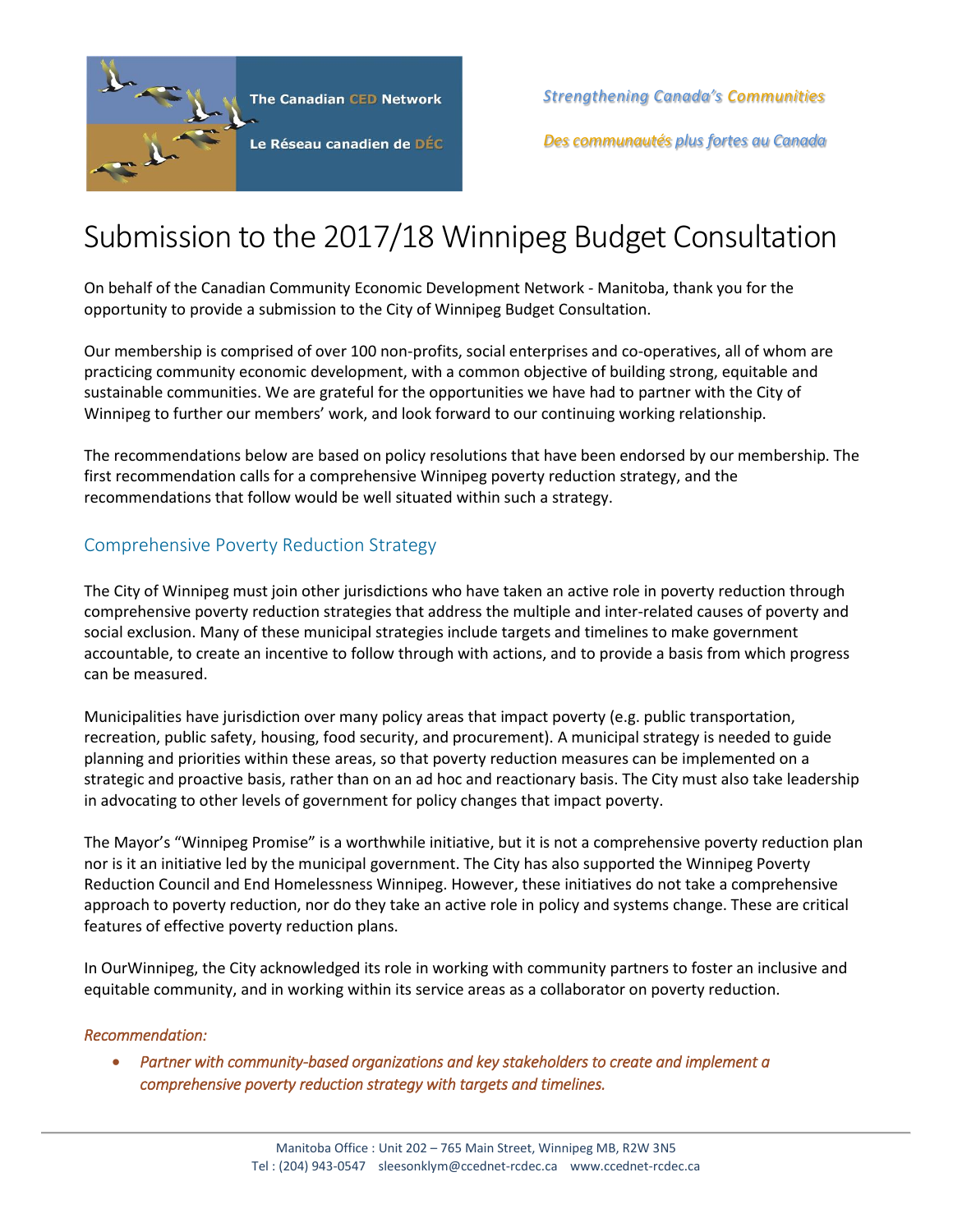# Winnipeg Food Council

A Winnipeg Food Council would leverage the significant opportunities in Winnipeg to enhance food security, while greening our communities, and creating economic opportunities.

A Winnipeg Food Council could bring stakeholders together to develop policy and recommend action to improve food security in Winnipeg. Food councils often comprise representatives from multiple government departments and all aspects of food production — farmers, processors, chefs, distribution, grocers, and local businesses. They also often include representatives of relevant community stakeholders, including anti-hunger and food justice activists, educators, non-profit organizations, newcomers, and Indigneous people.

The City currently has no strategy or hub to foster cooperation and coordination between municipal departments on food issues, to encourage citizen involvement in the improvement of our food system, and to provide key knowledge and expertise to improve food security in Winnipeg. A Winnipeg Food Council could play these roles.

Direction 8 under Vitality in *OurWinnipeg* commits the City to work through community partnerships in order to respond to food needs as identified by communities. To carry out this direction, CCEDNet-MB supports Food Matters Manitoba's call for the City of Winnipeg to establish a Winnipeg Food Council:

- Committed to a sustainable and fair food system in Winnipeg.
- With the power and resources to direct Winnipeg food policy.
- Made up of government, industry, research, non-profit, public health, and community experts.
- Informed by sound evidence, local knowledge, and proven practices.

#### *Recommendation:*

 *Create and resource a Winnipeg Food Council that will work together to ensure a fair, sustainable, and vibrant food system for our city.* 

# Social and Affordable Housing

Winnipeg's vacancy rate is creeping up, but the city continues to experience an affordable housing crisis. Far too many Winnipeg households spend 50% or more of their income on rent putting them at significant risk of losing their housing, their health and their spirit.

Federal tax structures and the lack of a national housing strategy have, over the past 40 years, slowed the creation of social and affordable rental housing. Our existing stock is eroding through aging, demolition, and conversion to condominium, and it is not being adequately replaced. These factors have escalated rents to make them unaffordable to a growing number of people, especially the most vulnerable (e.g. those on a fixed income, persons with disabilities, newcomers, and Indigenous people).

*The Plan to End Homelessness in Winnipeg* recognizes that a healthy supply of affordable housing is central to the plan's success, and critical to efforts to prevent and end homelessness. One of its four key areas for action is to increase the supply of affordable housing. It identifies a need to create 7,500 affordable housing units just to house people who are homeless.

The City of Winnipeg passed the Housing Policy Implementation Plan that commits to the creation of 750 new rental units, only 10% of which are to be affordable. Other Canadian cities are developing affordable rental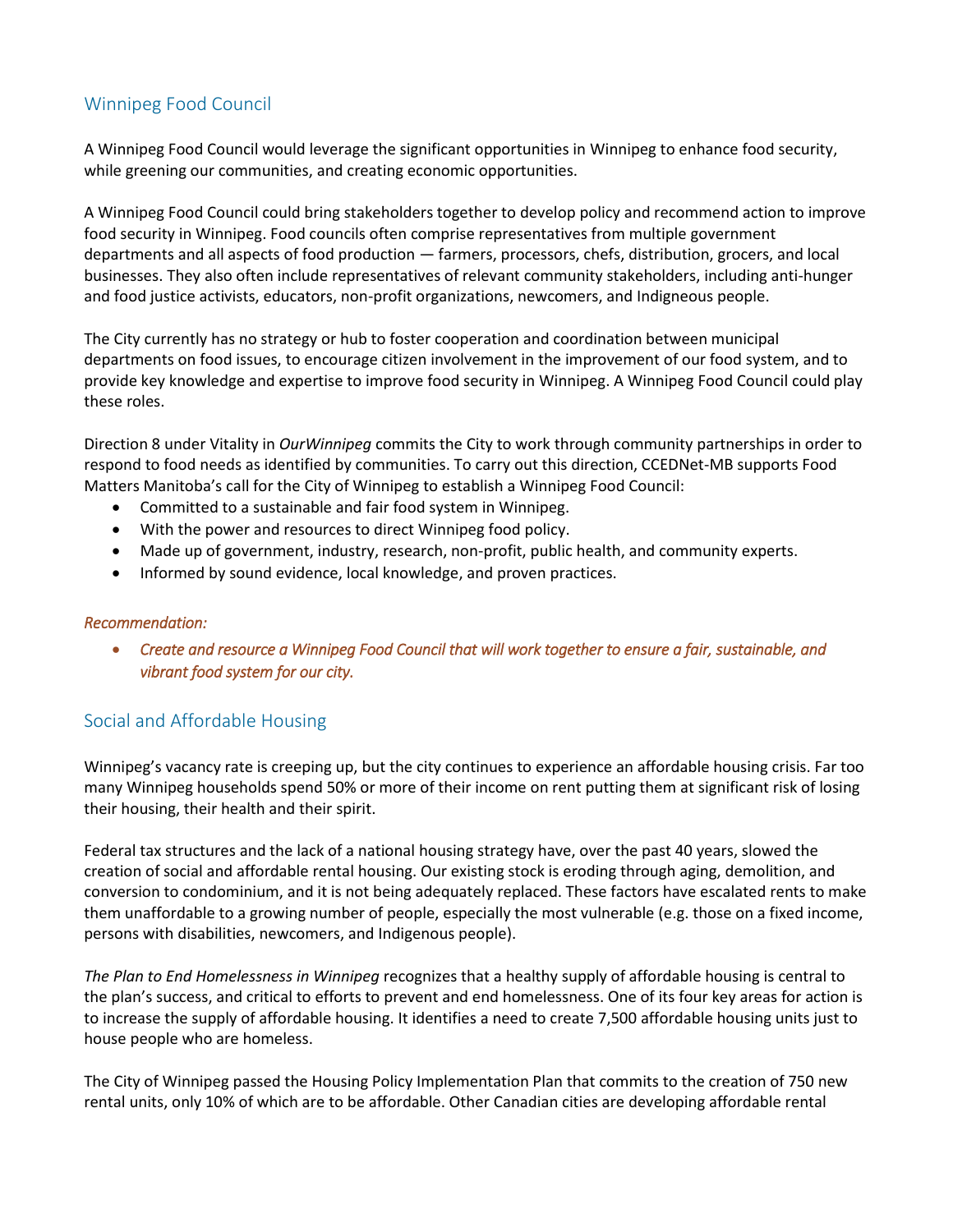housing at a significantly higher rate, and Winnipeg must do the same to make progress on addressing the affordable housing crisis.

## *Recommendation*

- *Use City planning, regulatory, and financial tools and powers to support at least 350 new units of affordable rental housing and 350 new units of social housing over the next three years.*
- *Regulate the conversion of rental stock to condominiums when vacancy rates fall below 4%*

The City Of Winnipeg is committed to supporting neighbourhood renewal and the creation of affordable housing through the Housing Rehabilitation Investment Reserve (HRIR), however, the HRIR budget allocation is not sufficient to address the current rental housing shortage. The HRIR provides funding for housing development and renewal to the five Housing Improvement Zones. The City's Housing Policy Implementation Plan will expand access to this funding to other neighbourhoods. Without significant increases to the HRIR allocation, the capacity of the City to support neighbourhood renewal and affordable housing development will be limited.

### *Recommendation:*

 *Continue to fund the Housing Rehabilitation and Investment Reserve or subsequent relevant budget reserve and develop a regular and transparent process for reviewing and adjusting its size to ensure it successfully enables the creation of an adequate supply of affordable and subsidized housing in Winnipeg.* 

Provincial legislation authorizing the use of mandatory inclusionary zoning came into effect in 2013. The legislation, made through amendments to Manitoba's *The Planning Act* and *The City of Winnipeg Charter,*  enables all municipalities and planning districts in the province to pass by-laws that would require developers of new market residential developments to construct and provide a proportion for housing affordable to low and moderate income households.

#### *Recommendation:*

*Adopt inclusionary zoning to increase the number of affordable housing units in all housing developments.* 

A significant constraint for the development of additional affordable housing is the availability of reasonably priced residential land. The City of Brandon has recently passed an Affordable Housing First policy for surplus land disposal. This policy can help ensure that full priority is given to mobilizing potential partners for the creation of affordable housing on surplus land before the property is disposed of through traditional market means.

#### *Recommendation:*

 *Establish a policy for all surplus land disposals that ensures non-profit and cooperative housing providers are prioritized for receiving surplus land for the purpose of creating affordable housing.* 

# Neighbourhood Renewal Corporations

There are six neighbourhood renewal corporations (NRCs) doing neighbourhood revitalization work in Winnipeg communities with high incidences of poverty (Central, Daniel McIntyre/ St. Matthews, North End, Spence, West Broadway, and Chalmers). NRCs undertake extensive consultations to develop 5-year neighbourhood revitalization plans. The plans allow NRCs to coordinate initiatives and investments in priority areas that are set by the communities they serve. These priority areas include: local affordable housing development, community safety, food security, green space development, recreation, healthy living, and others.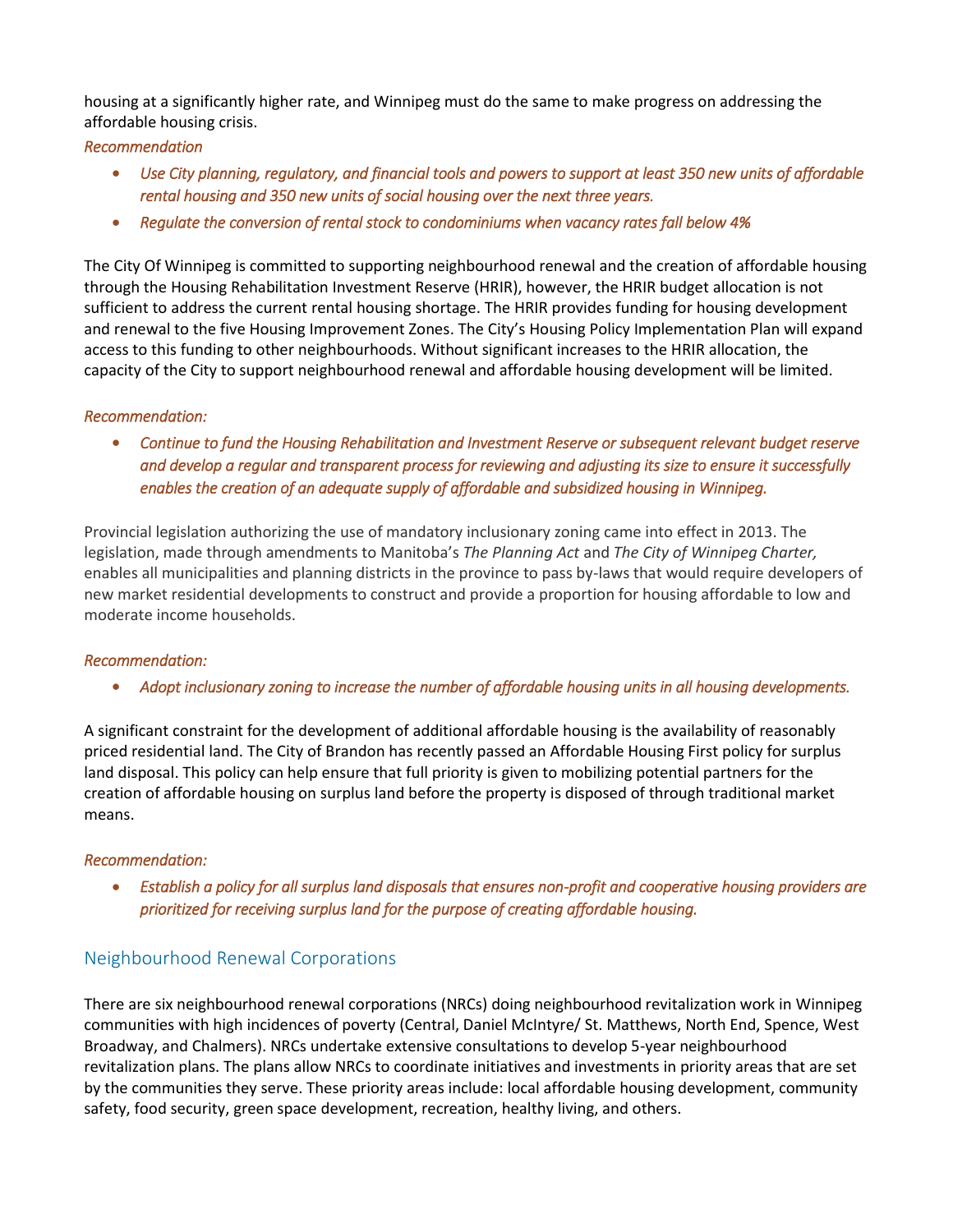These activities help achieve many of the priority goals outlined in OurWinnipeg in areas such as safety and crime prevention, housing, community economic development, transportation, environmental sustainability, recreation, diversity and inclusion, and creativity. The City should invest in NRCs in recognition of their ability to further accomplish the goals outlined in OurWinnipeg.

## *Recommendation*

 *Contribute core funding to Winnipeg's Neighbourhood Renewal Corporations to help achieve the goals in OurWinnipeg.* 

## Procurement

Social enterprises are innovative businesses that contribute to economic growth and prevent costly social problems. They provide job and training opportunities with wrap-around supports for people facing barriers to employment (e.g. people with justice system involvement, people with developmental disabilities, and unemployed/underemployed Indigenous peoples) resulting in reduced crime and strain on our social systems. Governments can support these businesses through several low-cost measures. One of the most successful ways governments can support social enterprise is through social procurement – using *existing purchasing* to achieve social goals like increased employment for people facing barriers.

The City of Winnipeg purchases significant amounts of goods and services. All arms of the municipal government, including the Winnipeg Police Service, Winnipeg Transit, Parks & Recreation, Water & Waste, Winnipeg Public Library, and Fire Paramedic Service, must shift their purchasing to unlock social and economic benefits. Increasing municipal purchases and contracts to social enterprises will result in a greater return on investment to government and society.

For instance, a recent Social Return on Investment analysis conducted by Manitoba Housing found that the social enterprise contractors it is hiring provide a \$2.23 to \$1 return on investment. Manitoba Housing has successfully contracted with social enterprises to use regular work (e.g. apartment maintenance) as an opportunity to provide job and training opportunities for individuals facing barriers. In 2016/17, social enterprises completed over \$6M in work for Manitoba Housing, and are looking to grow, thereby creating more pathways out of poverty for people facing barriers to employment. The City of Winnipeg has the opportunity to replicate this model in various departments and agencies.

The City is currently developing a sustainable procurement policy, which we understand will include the valuing of environmental and social outcomes in purchasing. Social enterprises should be targeted in a government procurement strategy through direct contracting, set-asides within existing contracts, and the use of Community Benefit Clauses (the weighted inclusion of social, economic and environmental outcomes in bid evaluations).

#### *Recommendations:*

- *Implement a procurement strategy that takes into account the added economic, social and environmental value of purchasing.*
- *This procurement strategy should target social enterprises that are creating jobs for people facing barriers to employment.*

Living Wage Policy